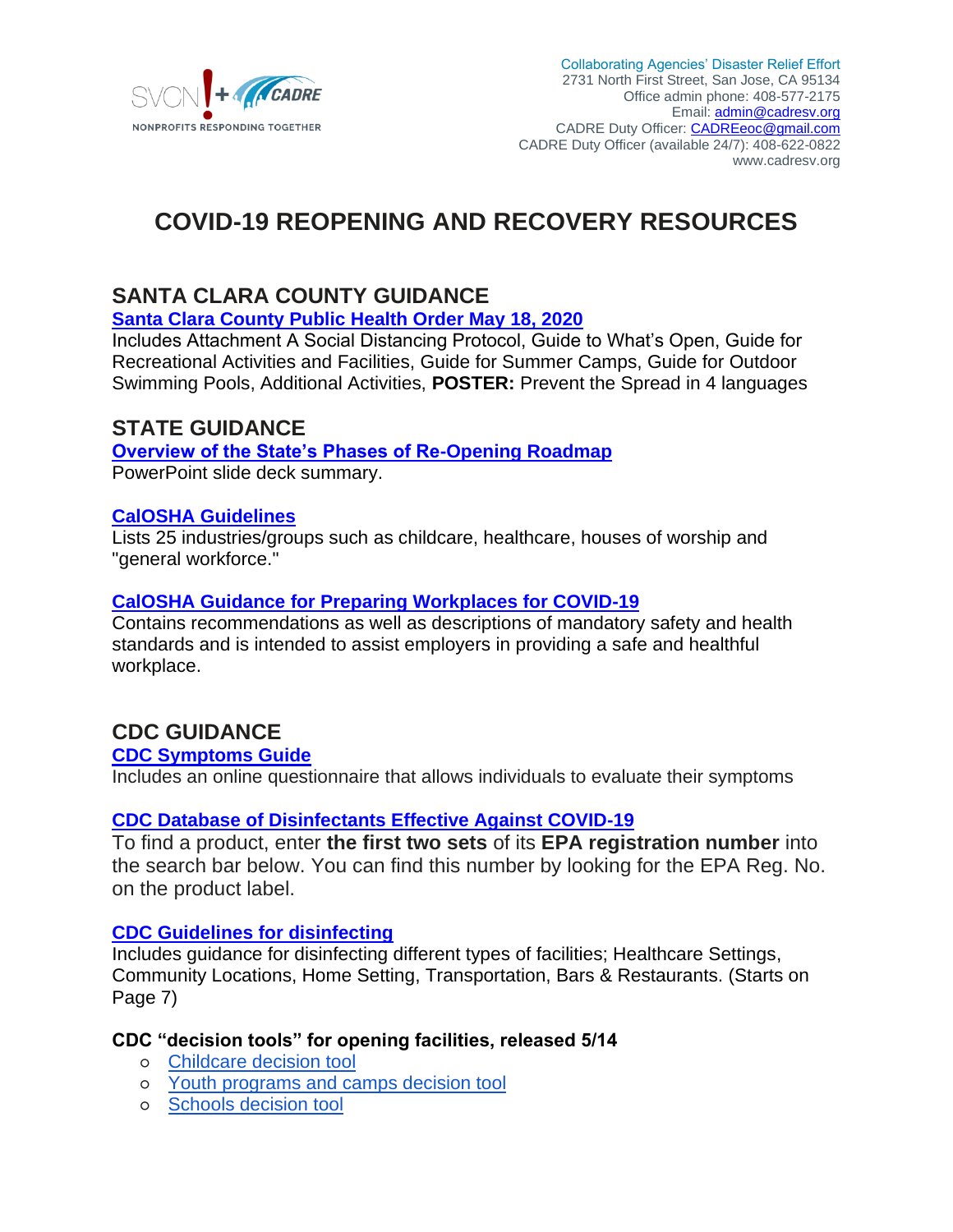- [Workplace decision tool](https://www.cdc.gov/coronavirus/2019-ncov/community/organizations/workplace-decision-tool.html)
- [Cleaning & Disinfecting decision tool](https://www.cdc.gov/coronavirus/2019-ncov/community/cleaning-disinfecting-decision-tool.html)

### **GUIDEBOOKS / CHECKLISTS**

### Whitehouse. [Opening Up America May 14, 2020](https://www.whitehouse.gov/openingamerica/)

President Trump has unveiled Guidelines for Opening Up America Again, a threephased approach based on the advice of public health experts. These steps will help state and local officials when reopening their economies, getting people back to work, and continuing to protect American lives.

Cushman Wakefield. The [Recovery Readiness: A How-to Guide for Reopening your](https://www.cushmanwakefield.com/en/insights/covid-19/recovery-readiness-a-how-to-guide-for-reopening-your-workplace)  [Workplace](https://www.cushmanwakefield.com/en/insights/covid-19/recovery-readiness-a-how-to-guide-for-reopening-your-workplace) outlines some of the best thinking and practices that our more than 53,000 professionals have compiled across the globe and also includes insights from key partners. The recommended practices and protocols already have been implemented at locations across the globe with tremendous success. Enter your email address to download.

Kaiser. Getting back to business will take a safe and sustainable strategy. But with so many different sources offering guidance, where should you begin? Our ne[w](http://app.respond.kaiserpermanente.org/e/er?s=936847217&lid=9612&elqTrackId=8fe1a60621c3494882bb589e11b42246&elq=408fa1458cfc4fd5bb6afd8d8d51004d&elqaid=7733&elqat=1) [Planning](http://app.respond.kaiserpermanente.org/e/er?s=936847217&lid=9612&elqTrackId=8fe1a60621c3494882bb589e11b42246&elq=408fa1458cfc4fd5bb6afd8d8d51004d&elqaid=7733&elqat=1)  [for the Next Normal at Work playbook](http://app.respond.kaiserpermanente.org/e/er?s=936847217&lid=9612&elqTrackId=8fe1a60621c3494882bb589e11b42246&elq=408fa1458cfc4fd5bb6afd8d8d51004d&elqaid=7733&elqat=1) cuts through the clutter by providing advice, considerations, and curated tools and resources to help you:

· Update your workplace safety plans and HR policies

- · Handle specific COVID-19 workplace scenarios
- · Support the social, economic, and mental and physical health needs of your employees and communities
- · Stay connected to regulatory and legislative guidance

Oklahoma Center for Nonprofits. [Going Forward: Best Practices and Considerations for](https://www.oklahomacenterfornonprofits.org/wp-content/uploads/2020/05/okcnpreengagement-may-4-2020-full.pdf)  [Nonprofit Re-engagement.](https://www.oklahomacenterfornonprofits.org/wp-content/uploads/2020/05/okcnpreengagement-may-4-2020-full.pdf)

Very comprehensive. Some info is state-specific but most is applicable and easy to understand.

Salesforce. [Reopening will be a journey. Here's your guide..](https://www.salesforce.com/work/) Free guide with lots of good checklists. Also sells software solutions.

Oneworkplace.COVID-19 [Hierarchy of Needs](https://oneworkplace.com/blog/a-covid-19-hierarchy-of-needs) Good info on creating a great experience for employees.

FEMA. [Exercise Starter Kit for Workshop on Reconstituting Operations](https://www.fema.gov/media-library/assets/documents/188077) Provides resources to conduct a discussion-based exercise to think through what needs to be done to reopen.

[Reopening Guidelines for Businesses.](https://covidsupport.cobbchamber.org/reopening-guidelines) Cobb Chamber. Developed for the State of Georgia. Lots of good information. Just be careful to not contradict Santa Clara County Orders.

**ROAD TO RE-OPENING FOR CBOS IN SANTA CLARA CO– resources 06/12/20** *PAGE 2*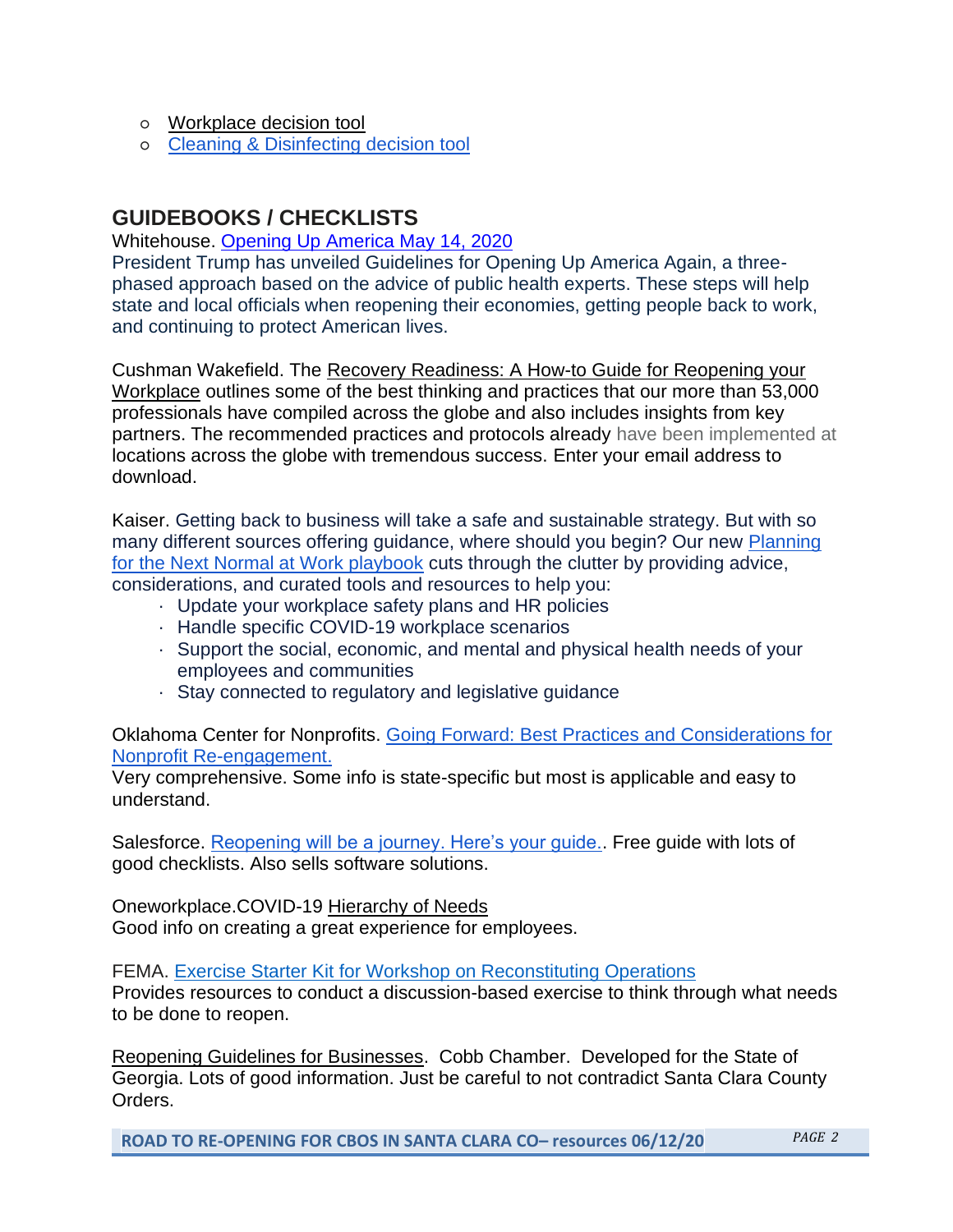Raymond Cox. [Interactive Checklists](https://www.raymondcoxconsulting.com/blog/) Reopening Office Plan Checklists. Download from the website.

[Reopening checklist.](http://pages.thinkhr.com/rs/276-KTW-573/images/Return-to-Work-Checklist-20200421B.pdf) Covering policies, health and safety, and best practices.ThinkHR

Fisher Phillips. [Back-To-Business FAQs for Employers.](https://www.fisherphillips.com/post-pandemic-faqs#L5) Lots of HR Considerations. One Justice. Healthy Nonprofits Program. [COVID-19 Adaptive Leadership Checklist](https://secureservercdn.net/166.62.111.84/f16.4bd.myftpupload.com/wp-content/uploads/2020/04/OneJustice-COVID-19-Adaptive-Leadership-Checklist-2.pdf) Simple two page checklist with good information.

### **WEBINARS (PRE-RECORDED)**

[CADRE/SVCN. Road to Re-Opening.](https://www.youtube.com/watch?v=NXomzFk8M48&feature=youtu.be) Santa Clara County Counsel overview of Public Health COVID-19 orders. Q&A. Review of Social Distancing Protocols. Re-Opening Guidance, best practices from 5 local nonprofits.

SCC Board of Supervisors. Presentation by Community Solutions who were unable to present during the CADRE webinar on Re-Opening. Board of Supervisor meetings are available on YouTube (search sccgov chambers) or here: [http://sccgov.iqm2.com/Citizens/calendar.aspx](Board%20of%20Supervisor%20meetings%20are%20available%20on%20YouTube%20(search%20sccgov%20chambers)%20or%20here:%20http:/sccgov.iqm2.com/Citizens/calendar.aspx)

Kaiser Permanente COVID-19 Update — [Restarting the Workforce webinar.](http://app.respond.kaiserpermanente.org/e/er?s=936847217&lid=9529&elqTrackId=ff568d7fe3444f63bc1a6ee53dc4d431&elq=408fa1458cfc4fd5bb6afd8d8d51004d&elqaid=7733&elqat=1)

### **The webinar covers**:

- · Factors that led to the country's shelter-in-place orders
- · Strategies to stop the spread of coronavirus, and what to expect if there's a second surge
- · Guidelines and recommendations on returning to work
- · Common clinical and operational questions about restarting your workforce

### [Cushman & Wakefield. Recovery Readiness](https://www.cushmanwakefield.com/en/insights/covid-19/recovery-readiness-a-how-to-guide-for-reopening-your-workplace)

Watch the webinar to hear Cushman & Wakefield's Recovery Readiness Task Force (RRTF) discuss the Recovery Readiness Protocols that address many questions pertaining to the eventual return to the workplace post-COVID-19 recovery, outlining some of the best thinking and practices our more than 53,000 professionals have compiled across the globe and with the help of insights from partners. *Scroll down and click "Watch the Replay"*

### JLL. [COVID 19: Strategies for re-activating workspaces](https://www.us.jll.com/en/coronavirus-resources)

Developing a solid plan to re-activate workspaces is challenging and complex. Organizations must determine which workers need to come back, create a phased approach for welcoming them back, and adjust workspaces to accommodate social distancing and provide a safe and healthy environment. Learn about JLL's threepronged approach for re-activating space from Susan Wasmund, global occupancy planning operations lead.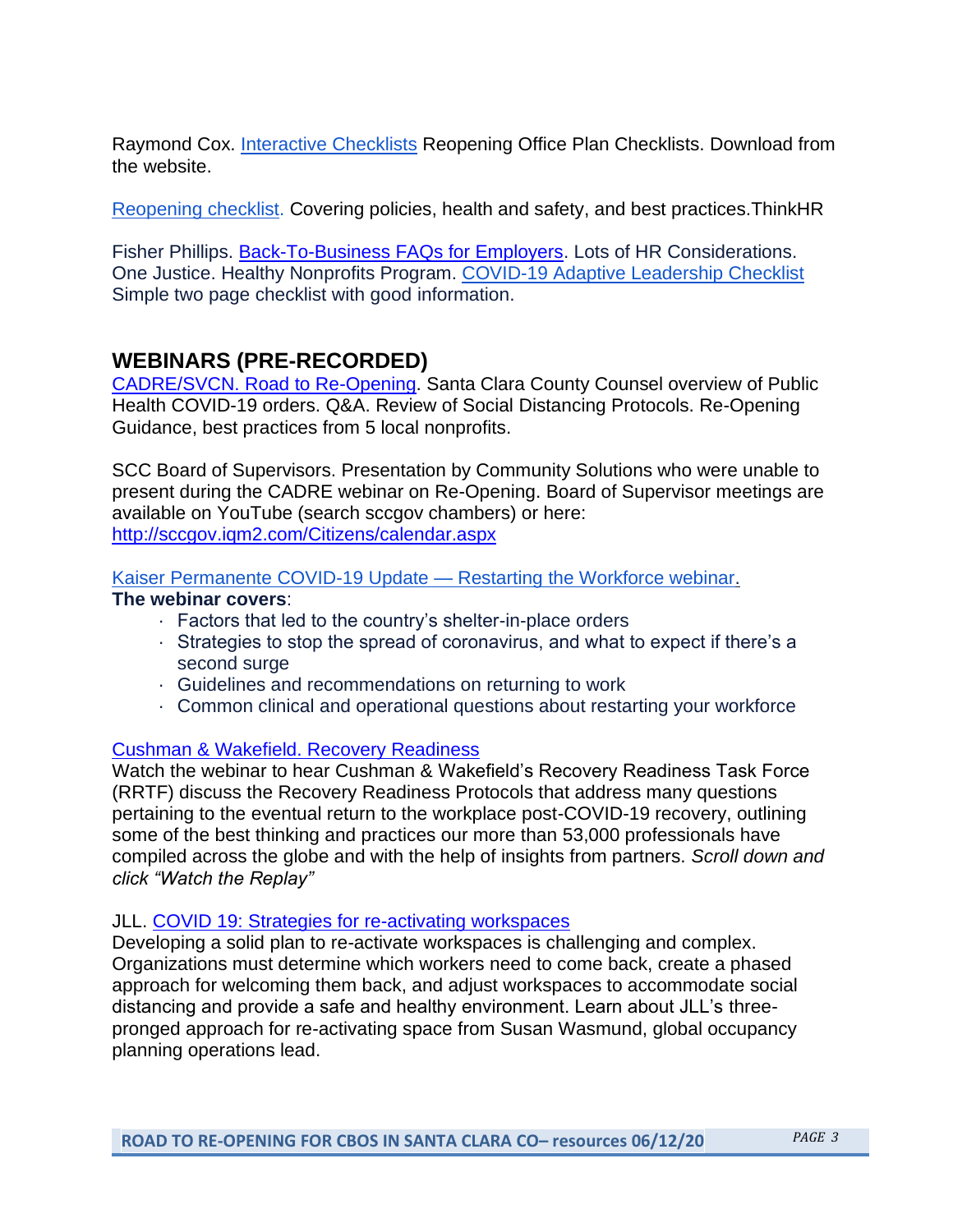Seattle/King County. [Business Not as Usual: Preparing for Pandemic Flu](https://www.youtube.com/watch?v=7p0hr2qnIfs) 2013 Video presenting potential scenarios and planning considerations for Pandemic Influenza.

## **MESSAGING/SIGNS/POSTERS/TRAINING MATERIALS**

**[Sample letter to employees regarding face coverings](http://pages.thinkhr.com/rs/276-KTW-573/images/Employee%20Notice%20-%20Face%20Coverings.docx)** (downloadable doc) / ThinkHR

**[Coronavirus returning to work check-in template](https://www.surveymonkey.com/mp/coronavirus-return-to-work-survey-template/)**, SurveyMonkey

**CDC Poster[s](https://www.cdc.gov/coronavirus/2019-ncov/communication/print-resources.html?Sort=Date%3A%3Adesc&Search=stop%20the%20spread%20of%20germs) [Stop the Spread of Germs Poster in 30 languages](https://www.cdc.gov/coronavirus/2019-ncov/communication/print-resources.html?Sort=Date%3A%3Adesc&Search=stop%20the%20spread%20of%20germs) [Educational Posters](https://www.cdc.gov/coronavirus/2019-ncov/communication/print-resources.html?Sort=Date%3A%3Adesc)** Sorted by Community Settings, Healthcare Facilities, Healthcare Professionals, High-Risk Populations, Home, Travel **[What to Do If You Are Sick](http://www.cadresv.org/wp-content/uploads/2020/03/sick-with-2019-nCoV-fact-sheetEnglish-2.pdf) [COVID-19 Symptoms](http://www.cadresv.org/wp-content/uploads/2020/03/COVID19-symptoms-English.pdf)**

#### **County Public Health Posters**

**[Prevent the Spread Poster in 4](https://www.sccgov.org/sites/covid19/Pages/learn-what-to-do-flyers.aspx) languages [Guidance for Grocery and Retail \(Employees\)](https://www.sccgov.org/sites/covid19/Pages/learn-what-to-do-flyers.aspx) [Guidance for Grocery and Retail \(Public\)](https://www.sccgov.org/sites/covid19/Pages/learn-what-to-do-flyers.aspx) [Cover Your Cough](https://www.sccgov.org/sites/covid19/Pages/learn-what-to-do-flyers.aspx) [Limit the Spread](https://www.sccgov.org/sites/covid19/Pages/learn-what-to-do-flyers.aspx) [Wash Your Hands](https://www.sccgov.org/sites/covid19/Pages/learn-what-to-do-flyers.aspx)**

[Free downloadable Posters](https://www.signs.com/coronavirus-signage/) (must provide an email to *signs.com* and they'll email you the graph. MANY choices for Social Distancing, Masks Required, Temperature Screening, Hand Washing, Max Occupancy

[World Health Organization Handwashing Technique Training Video](https://www.youtube.com/watch?v=IisgnbMfKvI) 1:25 min [Why Wash Your Hands? Training Video](https://www.youtube.com/watch?v=-LKVUarhtvE) 3:44 min

### **Sample Waiver Wording**

In lieu of employee COVID-19 waivers, as part of their return to work procedures, employers should clearly and effectively communicate with their employees the measures the employer has taken to prevent and mitigate any spread of COVID-19 in the workplace. In doing so, employers should consider requesting employees to sign an acknowledgment and receipt of company "Best Practices" or policies regarding the COVID-19 pandemic.

This acknowledgment should contain language to the effect that, despite its best effort to mitigate the virus in the workplace, the employer does not have the ability to

**ROAD TO RE-OPENING FOR CBOS IN SANTA CLARA CO– resources 06/12/20** *PAGE 4*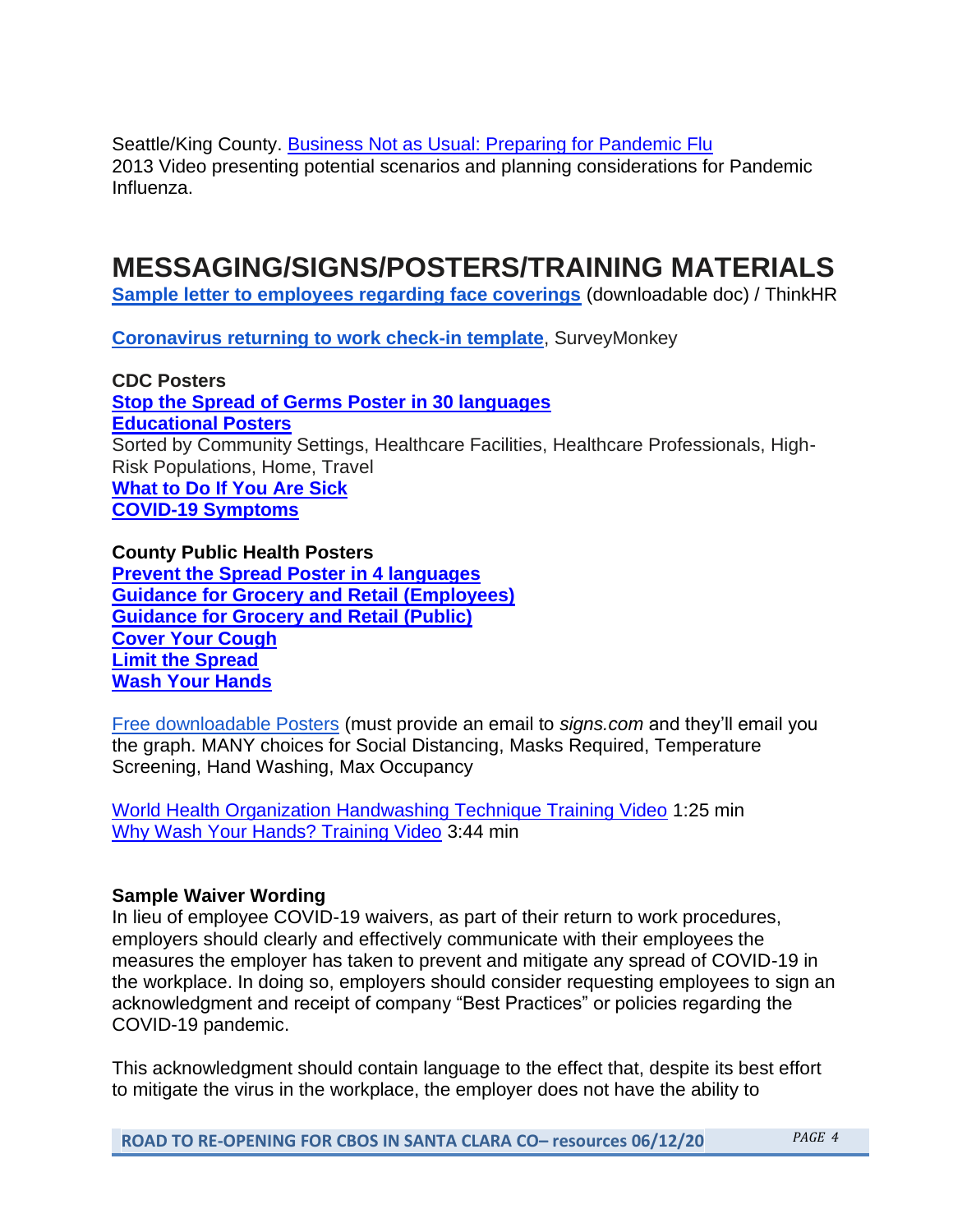supervise every employee's actions throughout the day and cannot guarantee with certainty an employee will not contract the virus. Further, the acknowledgement should provide reporting procedures for employees who feel a co-worker is not adhering to company policies.

### **SAMPLE Oath of Personal Responsibility** [NONPROFIT NAME]

I,  $\frac{1}{2}$  am aware of the potential spread of COVID-19 that could result in severe illness and potential death. Therefore, I will, to the best of my ability, practice proper social distancing at work and outside of the office as recommended by health department directives, as well as practice good hygiene (handwashing, use of hand sanitizer, wearing of a mask when required, etc.) and follow other health recommendations. Should I become ill, I promise to self- report the illness and contact my nonprofit to let them know of my condition. I will adhere to testing guidelines and work with my own primary care providers. Finally, if I am exposed or suspected to be exposed to COVID-19, I will self-quarantine and notify my nonprofit.

Signed,

# **HANDLING COVID-19 IN THE WORKPLACE**

[4-Step Plan for Handling Confirmed COVID-19 Cases When Your Business Reopens,](https://www.fisherphillips.com/resources-alerts-4-step-plan-for-handling-confirmed-covid) Fisher Phillips. Santa Clara County recommendation for isolation is different than this describes. All other info is good and helpful. County guidance: 10 days after symptoms and 3 days without a fever.

## **SPACE**

[Maptitian Care](https://maptician.com/care?fbclid=IwAR21POJMb6K32gQig_uVFQceMLvnqaxVzQx3dnjKrnVmYcoPbaBD-vttz7A) office-space management software for social distancing, free through the end of 2020 for "small/medium homeless shelters, women's shelters, community organizations, and clinics."

HGA (an architecture firm) – [Workplace Redesign](https://hga.com/redefining-the-workplace-after-covid-19/) Slide show with many suggestions on how to redesign/improve the workplace for staff

[Space Design Ideas](https://www.dezeen.com/2020/06/11/woods-bagot-office-layouts-post-coronavirus/) dezeen.com Creative workspace redesigns.

## **WORKING REMOTELY**

[5 Tips for Managing Remotely During COVID-19](http://www.managementcenter.org/article/5-tips-for-managing-remotely-during-covid-19/) (The Management Center) [Nonprofit Resources for Remote Work During the COVID-19 Outbreak](https://blog.techsoup.org/posts/nonprofit-resources-for-remote-work-during-the-covid-19-outbreak) (TechSoup, March 6, 2020)

[Guide for Working Remote](https://moveminneapolis.org/remote-working/) (Move Minneapolis)

**ROAD TO RE-OPENING FOR CBOS IN SANTA CLARA CO– resources 06/12/20** *PAGE 5*